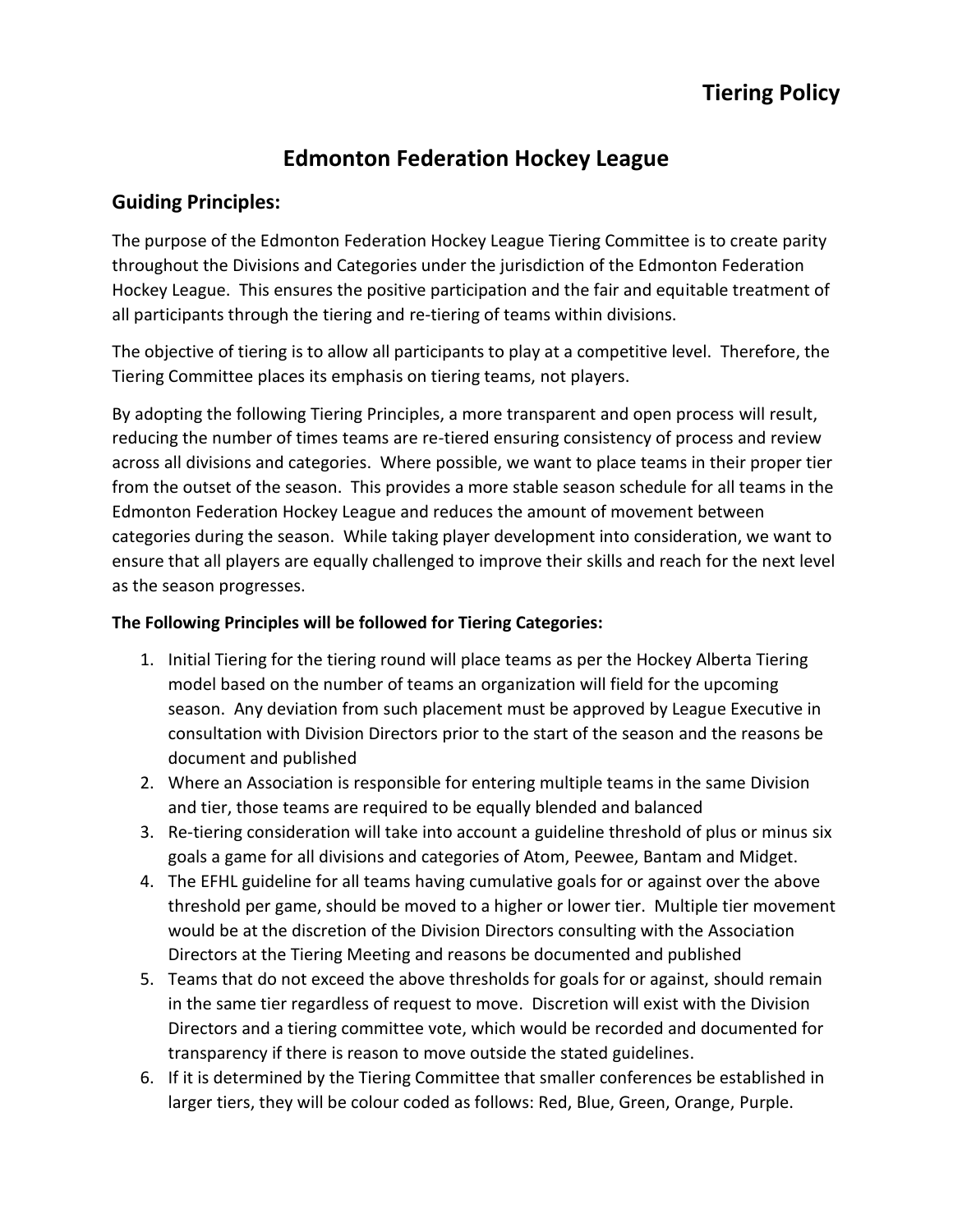#### **Discretionary Authority of Tiering Committee**

To protect Edmonton Federation Hockey League programs from tampering or stacking of teams, or registering teams that cannot be placed competitively in any tier, the Edmonton Federation Hockey League Tiering Committee has the authority to declare a "Non-Competitive Team". A "Non-Competitive Team" is defined as a team that cannot be re-tiered competitively. It is the responsibility of the Association to provide scheduled ice for such teams.

- 1. Once a team has been declared Non-Competitive, the Association from which the Non-Competitive team was formed is responsible for providing opposition for the team or restructuring the team to ensure it can be tiered competitively within Edmonton Federation Hockey League
- 2. The Edmonton Federation Hockey League Tiering Committee; deals only with their tiering as it relates to U9, U11, U13, U15 and U18 that are not part of the Hockey Alberta AA Model.
- 3. Appeals regarding decisions of the Edmonton Federation Hockey League Tiering Committee are heard by the EFHL Appeal Committee

#### **Edmonton Federation Hockey League Tiering Committee**

The Edmonton Federation Hockey League Tiering Committee is comprised of a Chairperson (non-voting), the Division Director of the Division and one designated representative from each Association participating within Edmonton Federation Hockey League. Decisions of Tiering and Re-Tiering are done by the consensus of the designated representatives. (U9 example: Chairperson, Novice Division Director, NWZ, SWZ, SEZ, NEZ, KC, EGHA, St. Albert, Beaumont, Spruce Grove, Strathcona, Stoney Plain and Sturgeon)

## **Association Team Formation Directives for Mandatory Team Numbers:**

Districts and Interlock Associations assume responsibility to ensure thresholds for team formation have been met and align with Hockey Alberta Tiering Grid, EFHL Operating Directives and Board Motions.

1. Associations who fail to form the Requisite Number(s) of Teams must adhere to the process below; The Association **MUST** apply to EFHL Executive if they are proposing not to the field the required number of teams as set out by Hockey Alberta Tiering Grid, EFHL Operating Directives and Board Motions

The EFHL President with the assistance of Division Directors shall review the requests and provide a recommendation to the League Commissioner who will rule on behalf of the Board.